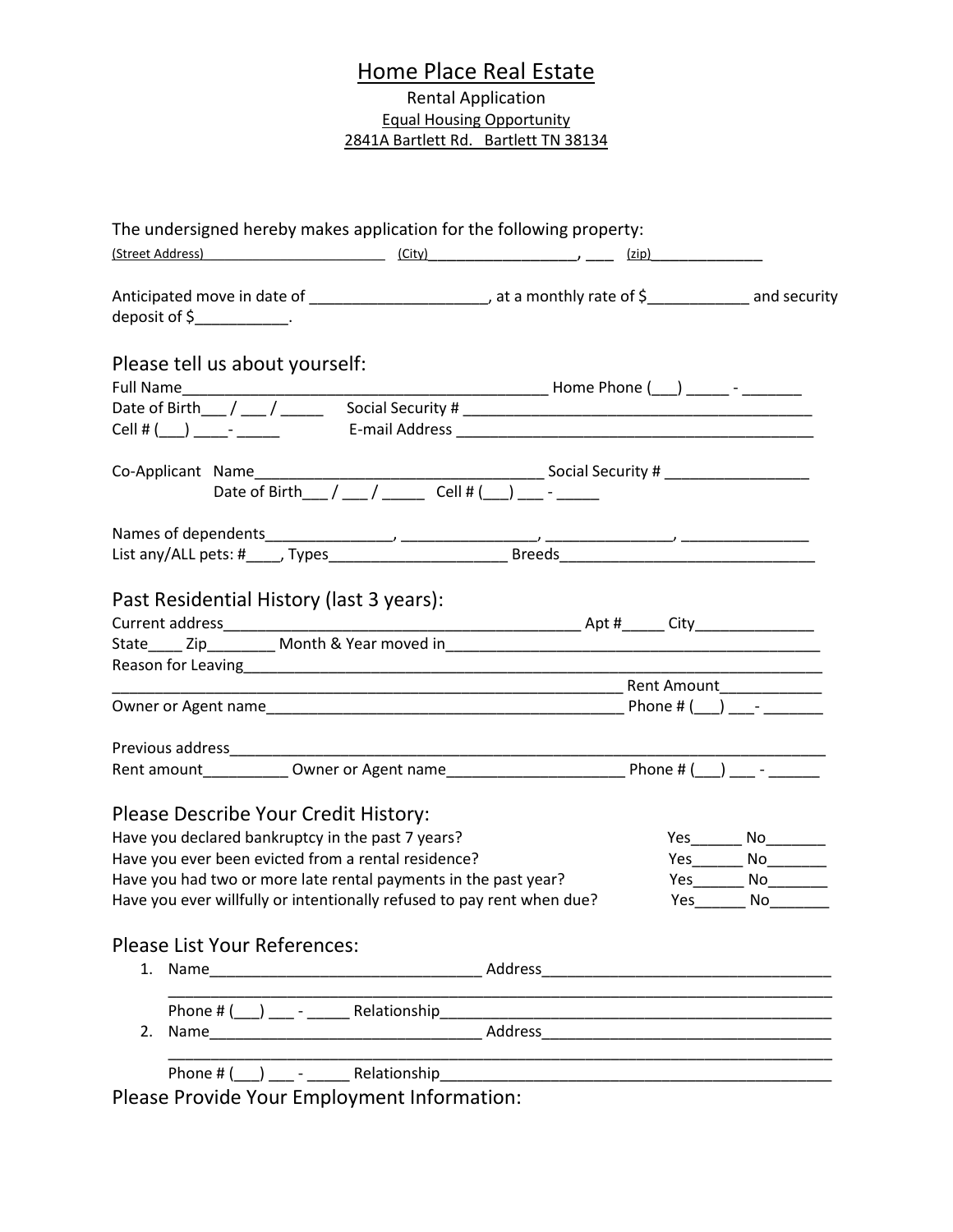| Your status | <b>Full Time</b> | Part Time | Student | Unemployed |
|-------------|------------------|-----------|---------|------------|
|             |                  |           |         |            |

| spouse's annual income unless you want us to consider it in this application. |                     | If you have other sources of income that you would like for us to consider, please list income, source<br>and person who we may contact for confirmation. You do not have to reveal alimony, child support or |  |
|-------------------------------------------------------------------------------|---------------------|---------------------------------------------------------------------------------------------------------------------------------------------------------------------------------------------------------------|--|
| <b>Emergency Contact:</b>                                                     |                     |                                                                                                                                                                                                               |  |
|                                                                               |                     |                                                                                                                                                                                                               |  |
|                                                                               |                     |                                                                                                                                                                                                               |  |
|                                                                               |                     |                                                                                                                                                                                                               |  |
|                                                                               |                     |                                                                                                                                                                                                               |  |
| Vehicle Information:                                                          |                     |                                                                                                                                                                                                               |  |
|                                                                               |                     |                                                                                                                                                                                                               |  |
|                                                                               |                     |                                                                                                                                                                                                               |  |
|                                                                               |                     | Additional Information You would like us to know                                                                                                                                                              |  |
|                                                                               |                     |                                                                                                                                                                                                               |  |
|                                                                               |                     |                                                                                                                                                                                                               |  |
|                                                                               |                     |                                                                                                                                                                                                               |  |
|                                                                               |                     |                                                                                                                                                                                                               |  |
|                                                                               |                     |                                                                                                                                                                                                               |  |
|                                                                               |                     |                                                                                                                                                                                                               |  |
|                                                                               |                     |                                                                                                                                                                                                               |  |
|                                                                               |                     |                                                                                                                                                                                                               |  |
|                                                                               |                     |                                                                                                                                                                                                               |  |
| Where may we reach you to discuss this application?<br>Day Phone # $($ ) -    | Night Phone # $($ ) |                                                                                                                                                                                                               |  |

**HomePlace Real Estate**